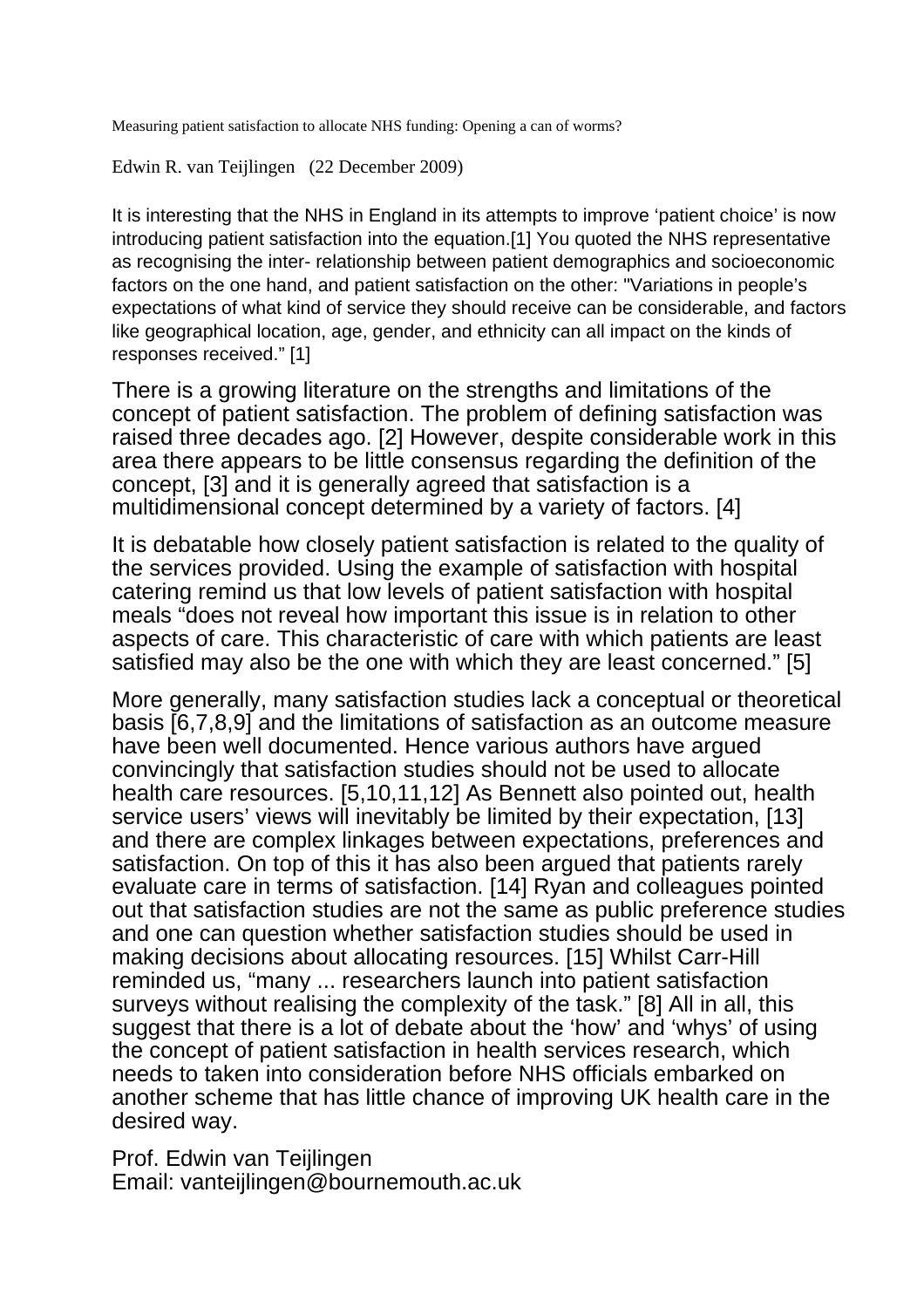References

1. Wise J. Part of hospitals' funding will depend on patient satisfaction ratings from 2010-11. BMJ 2009; 339:b5451.

2. Locker D, Dunt D. Theoretical and methodological issues in sociological studies of consumer satisfaction with medical care. Soc Sci Med 1978; 12, 283-292.

3. Avis M, Bond M, Arthur A. Satisfying solutions? A review of some unresolved issues in the measurement of patient satisfaction. J Adv Nurs 1995; 22, 316-322.

4. Williams B. Patient satisfaction: A valid concept? Soc Sci Med 1994; 38, 509-516.

5. Teijlingen van E, Hundley V, Rennie A-M, Graham W, Fitzmaurice A. Maternity satisfaction studies and their limitations: "What is, must still be best". Birth 2003; 30, 75-82.

6. Avis M. Incorporating patients' voices in the audit process. Qual Health Care 1997; 6, 86-91.

7. Bisset A, Chesson R. Is this satisfaction survey satisfactory? Some points to consider in their planning and assessment. Health Bull 2000; 58, 45-51.

8. Carr-Hill RA. 1992. The measurement of patient satisfaction. J Public Health Med 1992; 14, 236-249.

9. Cleary PD. The importance of patient surveys. BMJ 1999; 319, 720- 721.

10. Brown S, Lumley J. The 1993 Survey of Recent Mothers: Issues in survey design, analysis and influencing policy. Int J Qual Health Care 1997; 9. 265–275.

11. Bramadat IJ, Driedger M. Satisfaction with childbirth: Theories and methods of measurement. Birth 1993; 20, 22–29.

12. Scott A, Smith RD. Keeping the customer satisfied: A technique for adding value to patient satisfaction surveys. Int J Qual Health Care 1994; 6, 353–359.

13. Porter M, Macintyre S. What is, must be best: a research note on conservative or deferential responses to antenatal care provision. Soc Sci Med 1984; 19, 1197-1200.

14. Staniszewska S, Ahmed L. The concepts of expectation and satisfaction: do they capture the way patients evaluate their care? J Adv Nurs 1999; 29, 364-372.